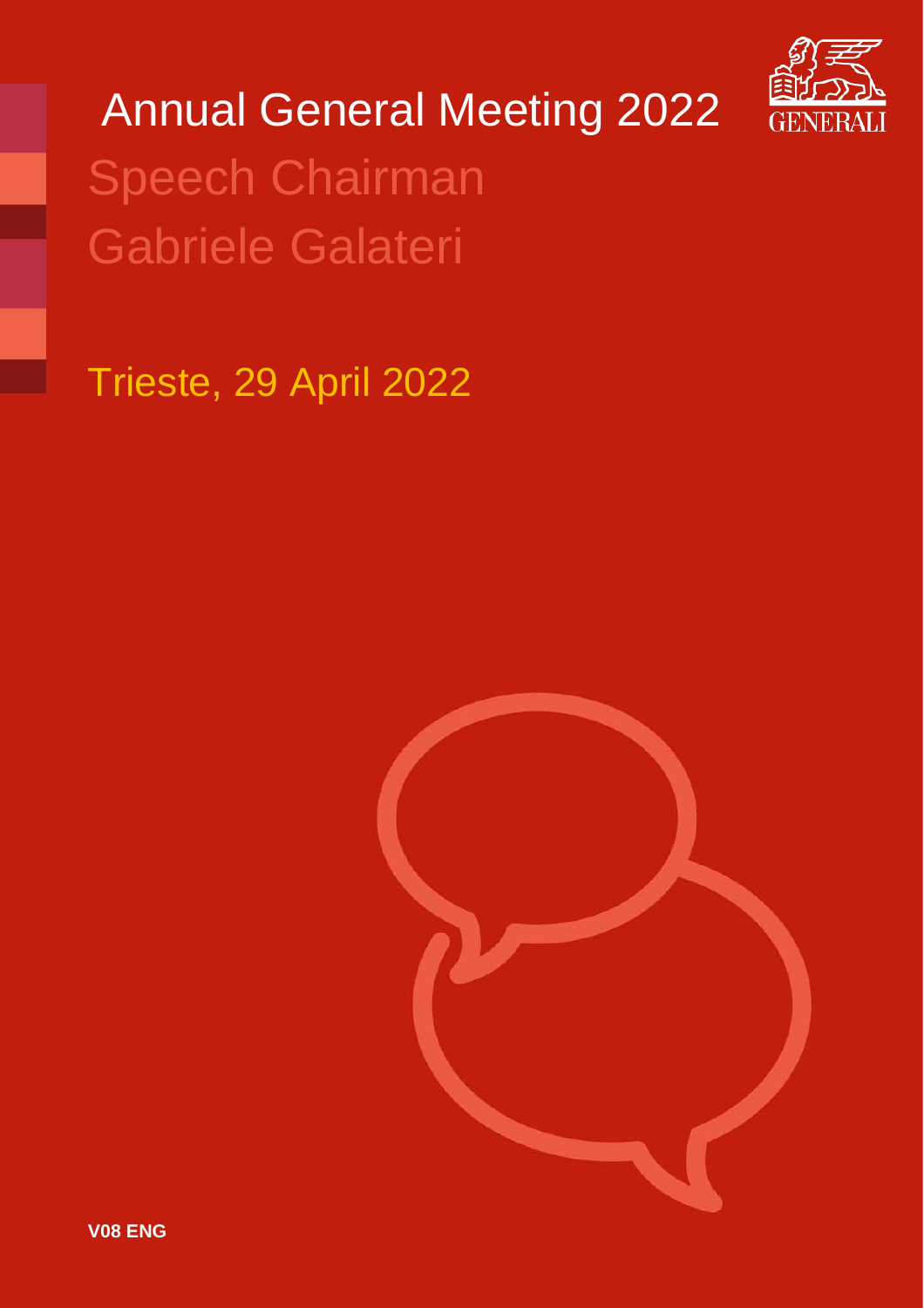#### **1. Welcome and introduction**

- Dear Shareholders,
- Good morning and welcome to Assicurazioni Generali's Shareholders' Meeting. We are live streaming from **Palazzo Berlam in Trieste**, where the previous edition also took place. It is one of Generali's historic headquarters, recently renovated and located next to Palazzo Carciotti, where the Company's deed of incorporation was signed.
- I would have liked to **meet you in person**, as was the tradition in the years before the pandemic, a custom that Generali hopes to resume starting from next year.
- Today is a **very important day** for our Company: not only will we present the annual financial statements, but we will also appoint the new Board of Directors, thus shaping Generali's future.
- **So, thank you for being here with us**: your presence and record participation more than 70% compared to an average of 52-55% – in the vote expressed through the Designated Representative is an important testimony to your active involvement in the life of the Company, and to the **solidity of the bond we have built over the years**.

#### **2. Macroeconomic context and future trends**

- As always, I would like to **take a look back with you** at some of the **highlights** of the past year, a year that was definitely out of the ordinary.
- In 2021, in a still complex health scenario, we have seen a gradual **economic recovery** driven by the success of the vaccination campaign and the **Next Generation EU** recovery plan. A plan that has reshaped a new economic and geopolitical **future for Europe**, finally united by common goals and perspectives.
- Thanks to this momentum, Europe recorded growth of around 5%, reaching above 6% in Italy. However, the final months of the year saw a **clear slowdown in the economy** compared to initial forecasts, a trend that continued in early 2022 due to the impact of the war in Ukraine and the increasingly severe sanctions imposed on Russia.
- In Italy, there is now talk of the risk of a sharp deceleration in activity in the first half of the year due to the steep rise in raw material prices and **inflation** is at its highest level since 1991, estimated at around 6%.

# **条 GENERALI**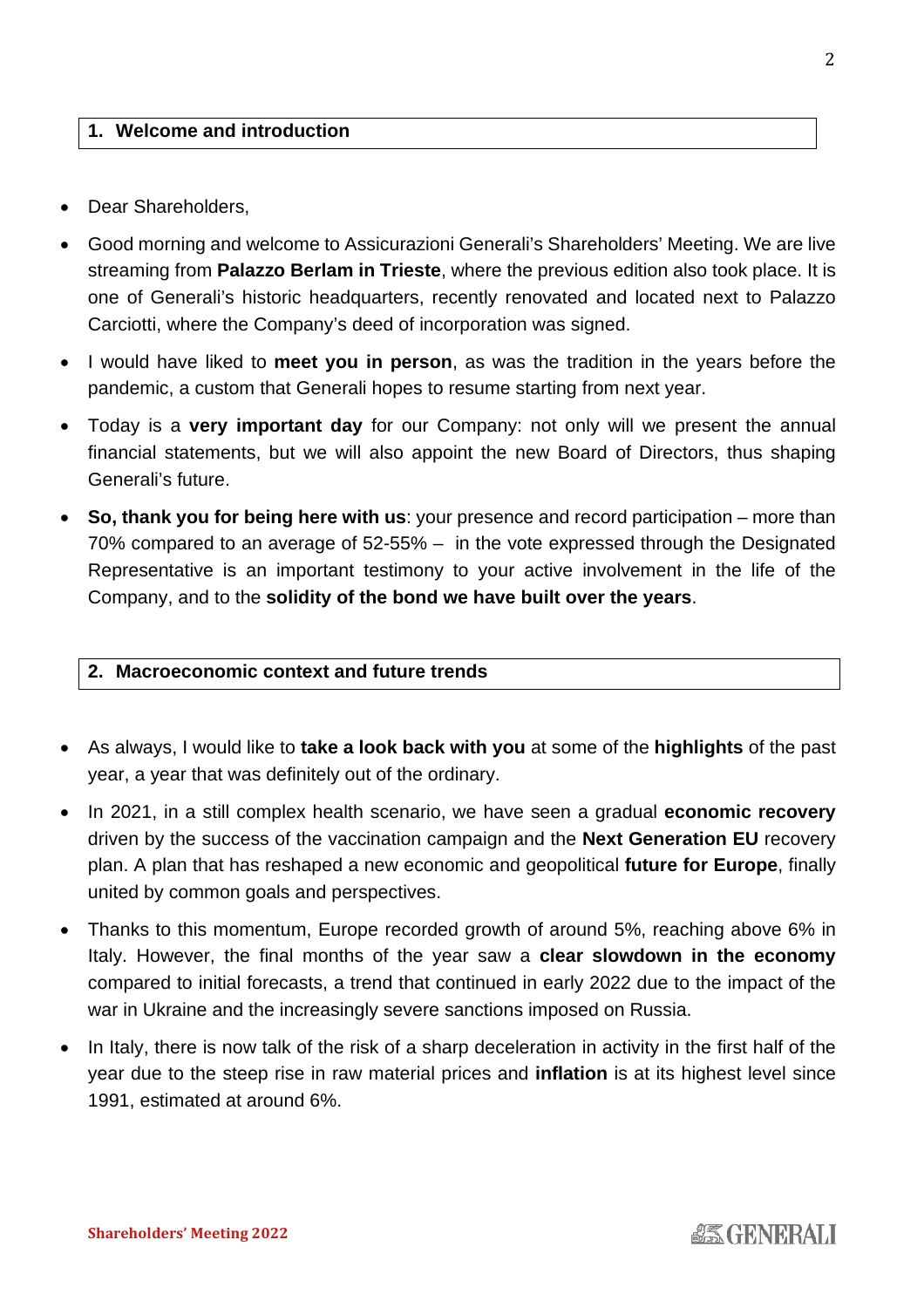- Therefore, even if is supported by unprecedented economic and monetary policies, the recovery appears to be **more complex**, and its fate linked to **new serious geopolitical challenges**.
- Europe and its member states are looking for **new strategies for the supply of energy and raw materials**, which are necessary to meet the ambitious **environmental goals** of the Paris Agreement and to support **production** needs.
- In this context, **the transition to green energy sources must remain a priority** on which to focus investments.
- **It is the main challenge for the future, one that the financial system must also address**, investing in major long-term projects to support the green and digital transformation, including through public-private partnerships.

## **3. Generali's results and celebrations for its 190 years**

- In such a complex an uncertain scenario, Generali has achieved **extraordinary results** in 2021 – its **best-ever results** – as our CEO Philippe Donnet and our CFO Cristiano Borean will report shortly.
- It is a source of **great pride** for us to be able to present you with the **financial statements of a year as special** as the one that has just ended.
- 2021 was the last year of "Generali 2021", the **strategic cycle** that enabled us to consolidate **Generali's leadership in Europe**, strengthen our presence in high potential markets as best-in-class in terms of capital position, profitability and growth, and develop our asset management business.
- **It was also the year in which we celebrated the 190th anniversary of our Company**.
- 190 years during which we **always looked to the future**, being ahead of our time and acting in the **interest of all stakeholders** and communities, aiming to protect people, families, and businesses, **helping them to build a safer and more sustainable future**.
- In this spirit, we have launched many **initiatives to contribute to the relaunch of the economy** and in particular of **Small and Medium-sized Enterprises**, such as the project
	- o **Fenice 190**, a 3.5-billion-euro sustainable investment plan to support the green and digital transition;
	- o and **SME EnterPRIZE**, a Europe-wide initiative for SMEs to promote a culture of sustainability underpinning the transformation required by national post-pandemic recovery plans.

**認い GENERALI**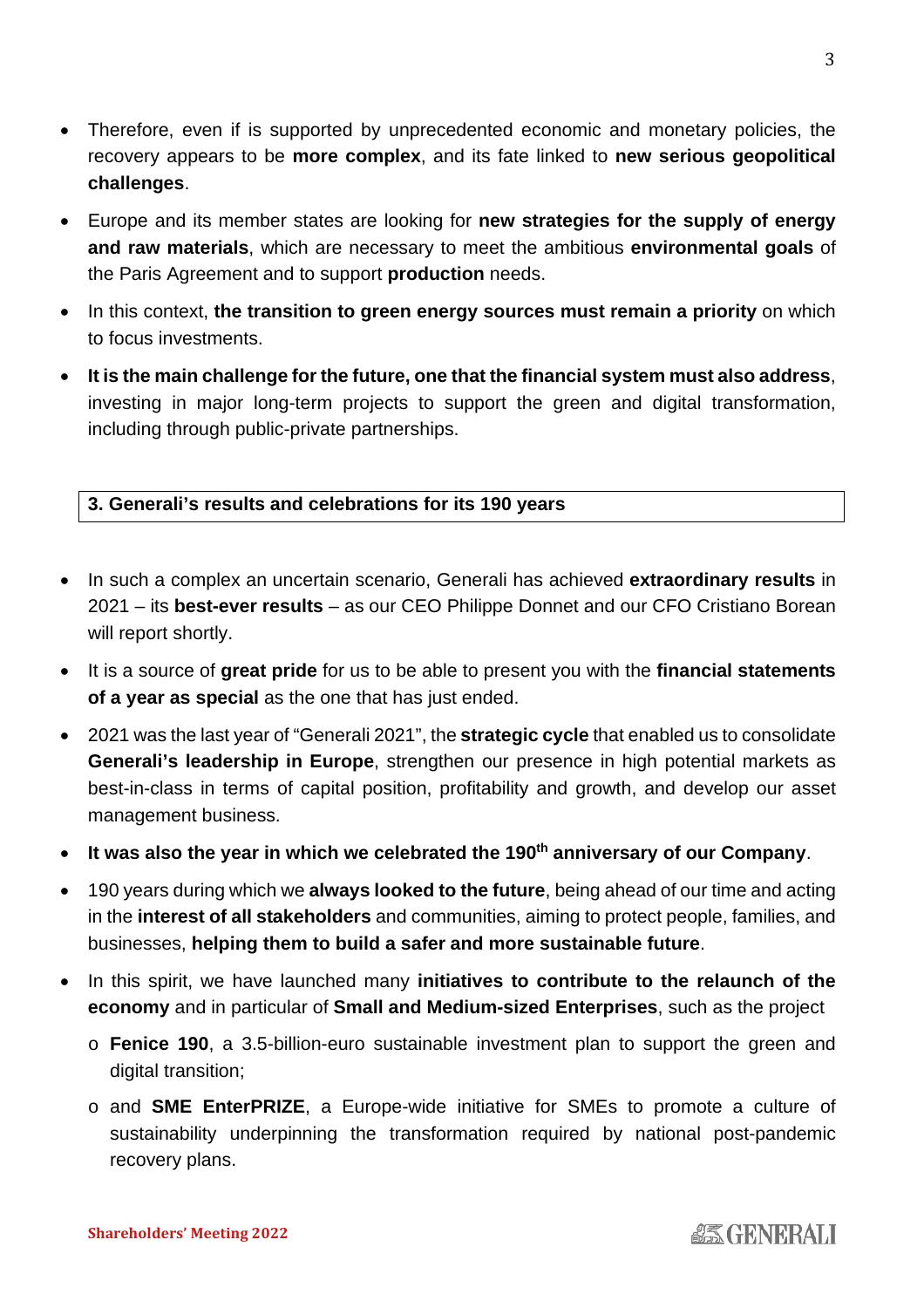- We have also brought to light the extraordinary milestones in the history of our Company, preserved in the new **Historical Archive** inaugurated here in Palazzo Berlam.
- Finally, Venice. As an integral part of the celebrations for the 190<sup>th</sup> anniversary of Generali's foundation, the ribbon cutting ceremony at the **Procuratie Vecchie** on 8<sup>th</sup> April was perhaps the most emotional and meaningful moment of the year.
- As you know, the Procuratie Vecchie building, restored and opened to the public after 500 years, has become **the home of The Human Safety Net, Generali's Foundation** focusing on vulnerable families with young children and refugee entrepreneurs to develop their potential and contribute to a more inclusive and resilient society.
- Imagine this **historic and iconic building** with its portico overlooking one of the world's most famous squares, St. Marco Square, visited by millions of people every year. For us, making it the **home of the Foundation is a symbol**, a way to prove how **important it is for us to commit to communities** and, more broadly, to **sustainability**.

## **4. Sustainability is the heart of our strategic vision**

- **Sustainability** is in fact increasingly more important in Generali's strategic vision, and I am proud that today it represents the **founding element of the Group's action** in every area from governance to the insurance and financial business and, as I mentioned, to actions in favor of the communities.
- **The pandemic has prompted part of the world to speed up climate action** and this is what we are doing at **Generali**, to take an active part in the greatest challenge for our planet and for future generations.
- With this goal in mind, in June 2021 we updated our **strategy for climate protection**:
	- o we will make between **€ 8.5 and € 9.5 billion** of new **green and sustainable investments** in the period 2021-2025;
	- o we want to **gradually reduce the exposure** of the investment and insurance portfolio **to the thermal coal sector** in order to reach zero exposure by 2030 in OECD countries and subsequently in the rest of the world;
	- o finally, we are working for the **investment and insurance portfolio to become carbon neutral by 2050**.
- In the wake of these new targets, we presented the insurance industry's commitment to accelerate the transition to a net-zero global economy at the **G20 meeting in Venice**, **representing the Net-Zero Insurance Alliance**, of which Generali is one of the eight founding members.

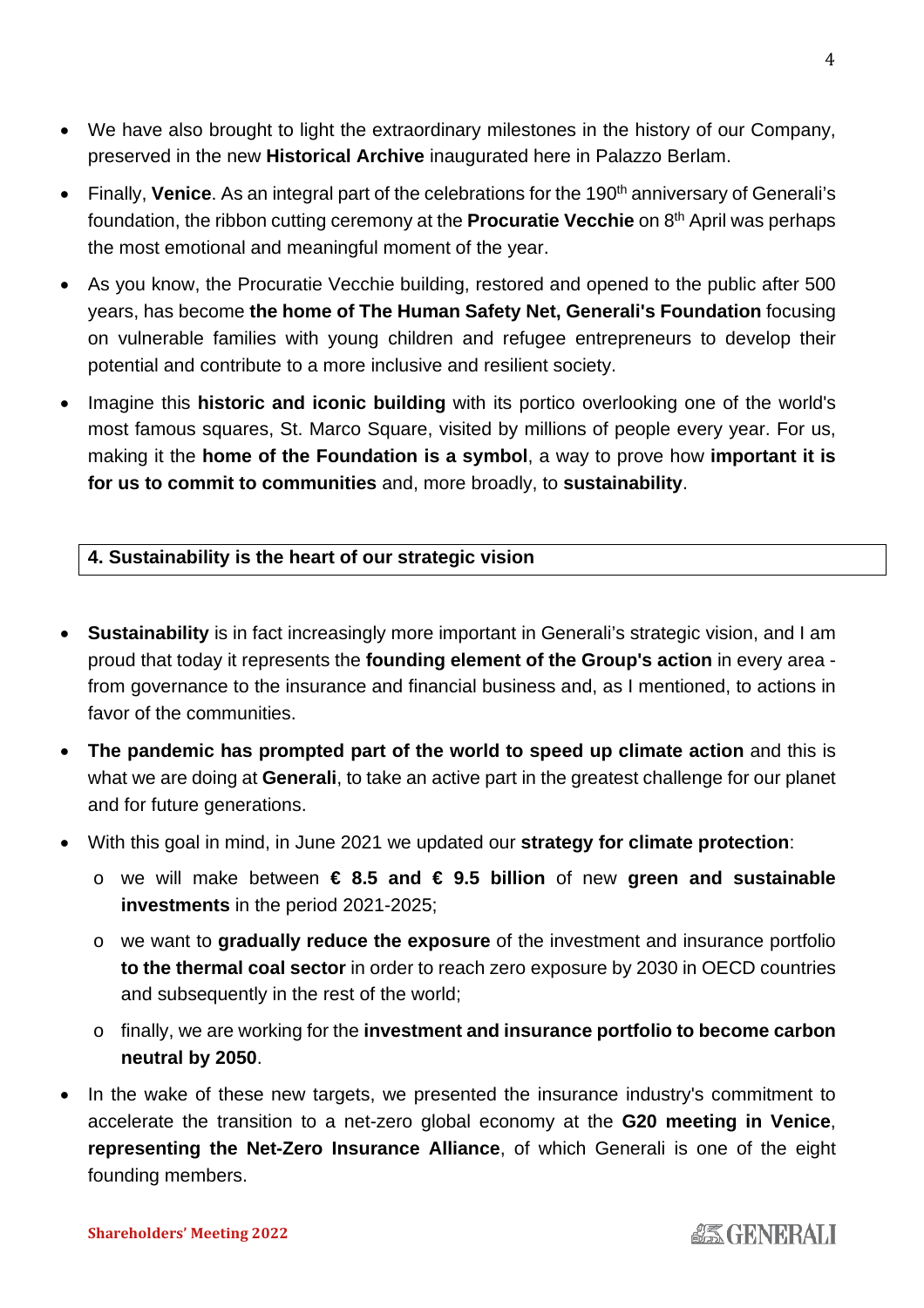• This comprehensive commitment to sustainability was developed starting from **our governance structure**, which we have continually sought to improve over the years, making it a **recognized benchmark** not only for our sector but also for the international financial world.

### **5. Assessing an 11-year chairmanship**

- It is with this extraordinary year and extraordinary results that **my chairmanship at Assicurazioni Generali comes to an end**.
- I had the honor of holding this position for **11 years**, with the **responsibility** and, let me say, the **emotion**, of adding my name alongside those of other chairmen such as **Edgardo Morpurgo, Cesare Merzagora, Enrico Randone, and Alfonso Desiata**.
- These have been years of great satisfaction. **I have seen the Company grow**, become increasingly solid, sustainable, international, inclusive, and innovative.
- But above all, thanks to its women and men, employees and agents, I have seen this Company **strive in every field to improve** not only itself and its activities, but also and above all its people and its services to customers, while preserving its extraordinary, I would say unique, know-how.
- **I have seen it commit, every day, to improving the world, keeping people, their needs and infinite potential at the center.**
- I have seen it grow in Italy and abroad, acting more and more as a pillar of the national and international financial system.
- That is why **I want to thank the Board of Directors**, the **management**, and **all our colleagues all over the world** for the work we have done together over these years of important achievements, **under the banner of the Lion of St. Mark** holding an open book in its paws with the motto "Pax Tibi Marce Evangelista Meus", a symbol of prosperity and peace to which our work as insurers, even more so today, is intrinsically linked.
- Above all, **I would like to thank you, the shareholders**, for the support you have given us and the interest you are continuing to show in Generali, **standing by to the Company on this extraordinary journey**.

#### **6. Conclusion**

**条 GENERALI**